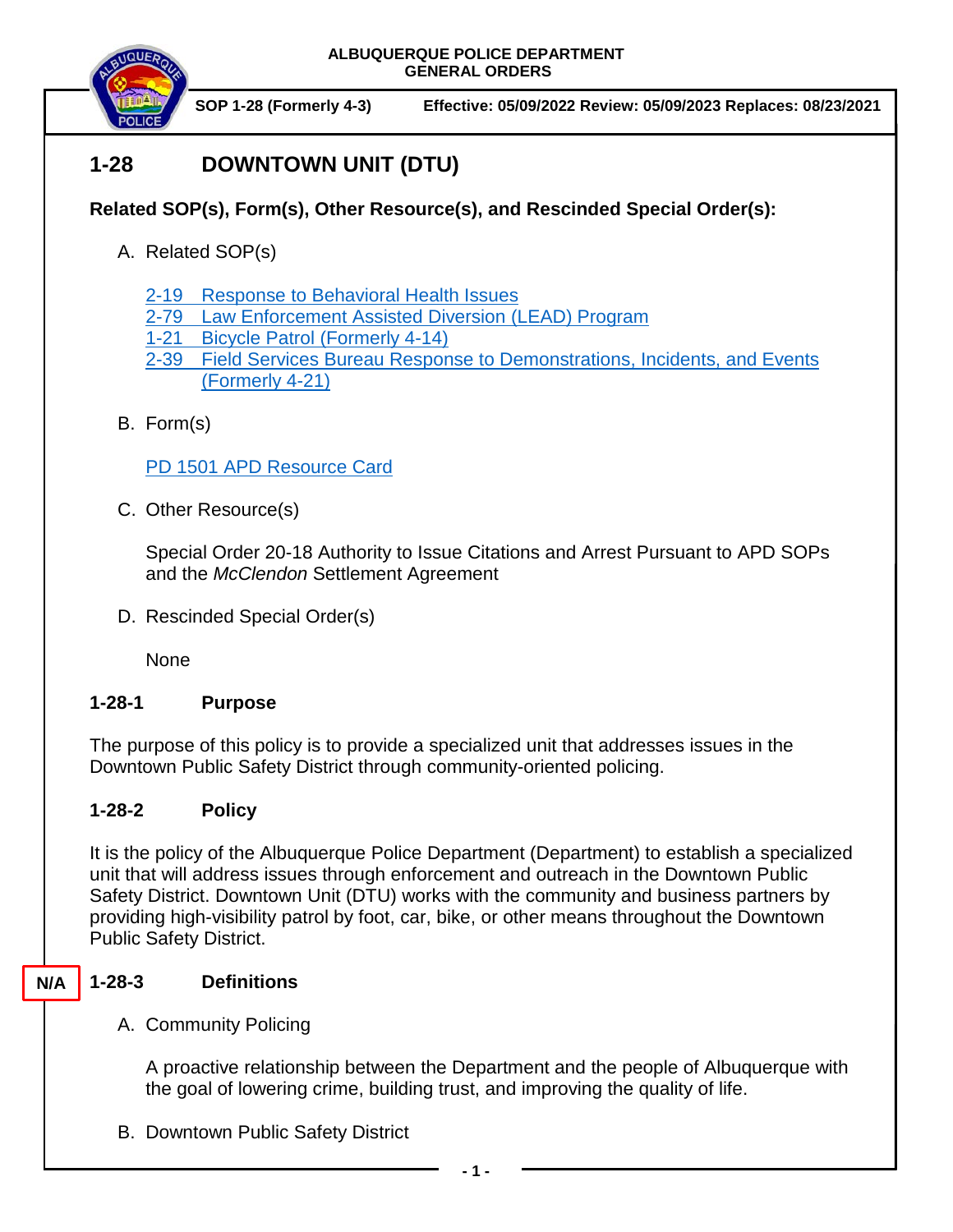# **ALBUQUERQUE POLICE DEPARTMENT GENERAL ORDERS**



**SOP 1-28 (Formerly 4-3) Effective: 05/09/2022 Review: 05/09/2023 Replaces: 08/23/2021**

The area is defined on the east by Broadway Boulevard, on the north by Lomas Boulevard NW, on the south by Lead Avenue NW, and on the west by 12th Street NW (see map below).

C. Outreach

**N/A**

**N/A**

Department efforts to connect community members with services.

#### **1-28-4 Rules and Responsibilities 6**

- A. Downtown Unit (DTU) Sergeant
	- 1. The DTU Sergeant shall:
		- a. Be selected after successfully testing for the position;
		- b. Directly report to the DTU Lieutenant; and
		- c. Assign DTU sworn personnel to the Downtown Public Safety District to conduct outreach.
- B. Downtown Unit (DTU) Sworn Personnel
	- 1. DTU sworn personnel assigned to the Downtown Public Safety District shall:
		- a. Respond to calls for service and conduct proactive enforcement within the designated boundaries;
		- b. Conduct and engage in community and business outreach;
		- c. Actively engage in community-oriented policing through frequent contact with business owners, patrons and other stakeholders in their area of responsibilities in the Downtown Public Safety District;
			- i. DTU sworn personnel shall address issues that come to their attention during daily patrol in a manner consistent with community-policing philosophy and shall consider a broad range of responses to the various issues presented.
				- 1. When criminal activity is involved, DTU sworn personnel shall consider enforcement as well as jail diversion (refer to SOP Response to Behavioral Health Issues and SOP Law Enforcement Assisted Diversion (LEAD) Program for sanction classifications and additional duties).
				- 2. For non-criminal, civil, or legal disputes, DTU sworn personnel may refer the parties to mediation.
				- 3. Whenever appropriate, DTU sworn personnel shall make service provider referrals for individuals who are experiencing homelessness, or for individuals who may need assistance with substance abuse or mental health issues.
		- d. To effectively respond to issues, DTU sworn personnel should be familiar with resources and outreach programs available in the community for individuals who are experiencing homelessness, substance abuse issues, and mental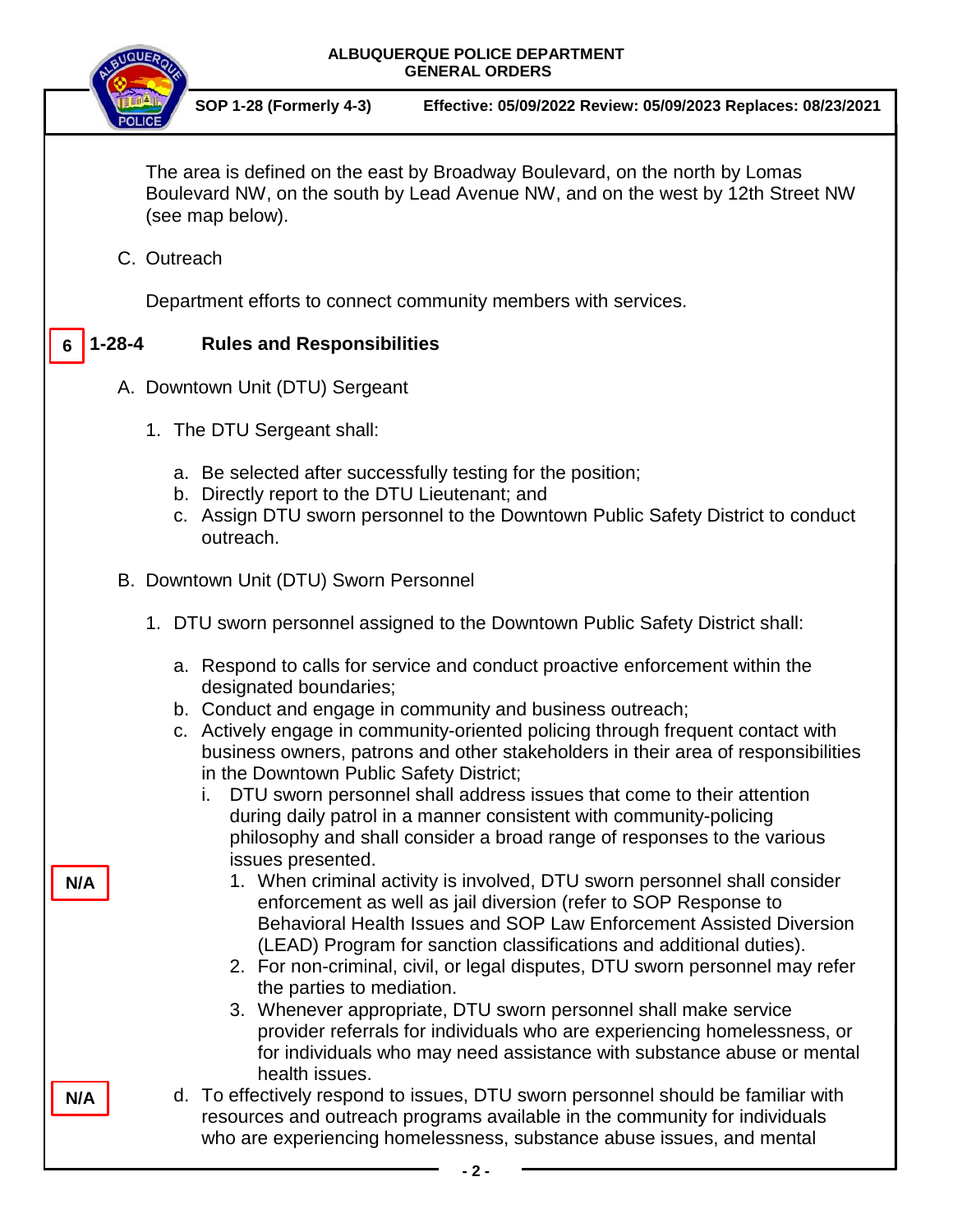#### **ALBUQUERQUE POLICE DEPARTMENT GENERAL ORDERS**



**SOP 1-28 (Formerly 4-3) Effective: 05/09/2022 Review: 05/09/2023 Replaces: 08/23/2021**

illness, and may offer resources to individuals. Resources include, but are not limited to:

- i. Providing the APD Resource Card when appropriate;
- ii. Contacting service providers directly on behalf of the individual; or
- iii. Transporting the individual to a service provider when requested or agreed to by the individual.
- e. Be bike-certified before conducting any bicycle patrols, consistent with SOP Bicycle Patrol;
	- i. It is optional for DTU sworn personnel to wear the bike uniform, in lieu of the duty uniform. The designated DTU patch is optional for both uniforms. Uniform modifications may be approved by the chain of command.
- f. Report to the DTU Sergeant; and
- g. Consult with the DTU Sergeant about any issues they cannot resolve and/or issues that may require additional resources.
- 2. Unless authorized by their supervisor, DTU sworn personnel shall not be dispatched to routine calls for service outside of their assigned area.
	- a. DTU sworn personnel may be required to respond outside of their assigned area and hours at the discretion of the chain of command.
- 3. At the direction of the chain of command, DTU sworn personnel may be required to attend meetings that are hosted by community stakeholders and business partners within the Downtown Public Safety District.
- 4. At the direction of the chain of command, DTU sworn personnel may be required to attend special events to include adjusting their work schedule within their area command. Such special events may include, but are not limited to:
	- a. Civil disturbances, consistent with Response to First Amendment Assemblies and Demonstrations and to Unplanned Incidents;
	- b. Demonstrations, consistent with Response to First Amendment Assemblies and Demonstrations and to Unplanned Incidents;
	- c. Special events on Civic Plaza;
	- d. Community-oriented events in the Downtown Public Safety District; and
	- e. Providing traffic control/perimeter assistance or bike patrol for events, such as large gatherings and demonstrations in the Downtown Public Safety District.
- 5. At the discretion of the DTU Sergeant, DTU sworn personnel may participate with other organizations in the outreach to individuals who are experiencing homelessness. When participating, DTU sworn personnel will be in the prescribed uniform and travel in their Department-issued vehicles to the outreach location.